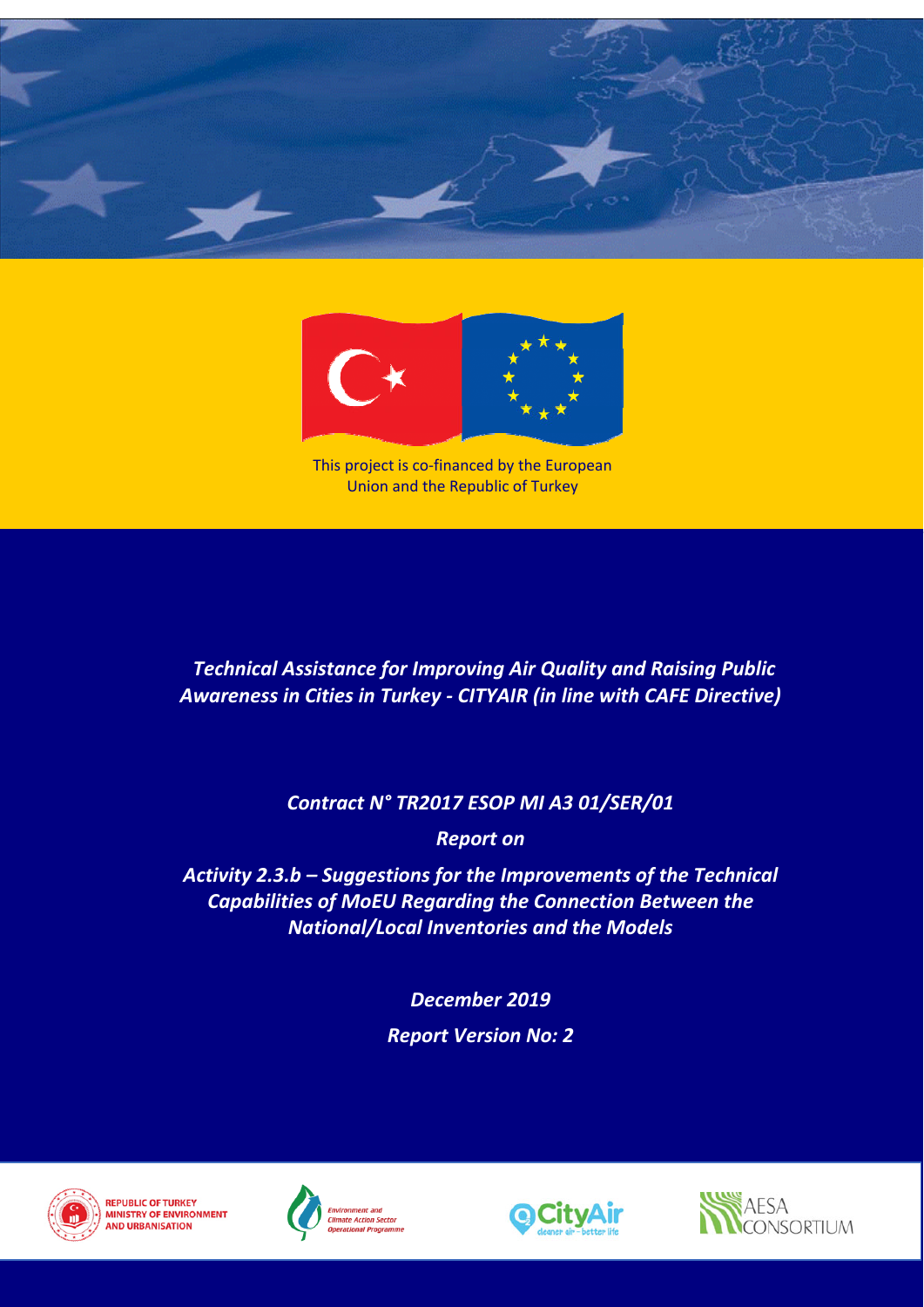

*This publication was produced with the financial support of the European Union. Its contents are the sole responsibility of Agriconsulting Europe S.A. (AESA), and do not necessarily reflect the views of the European Union.*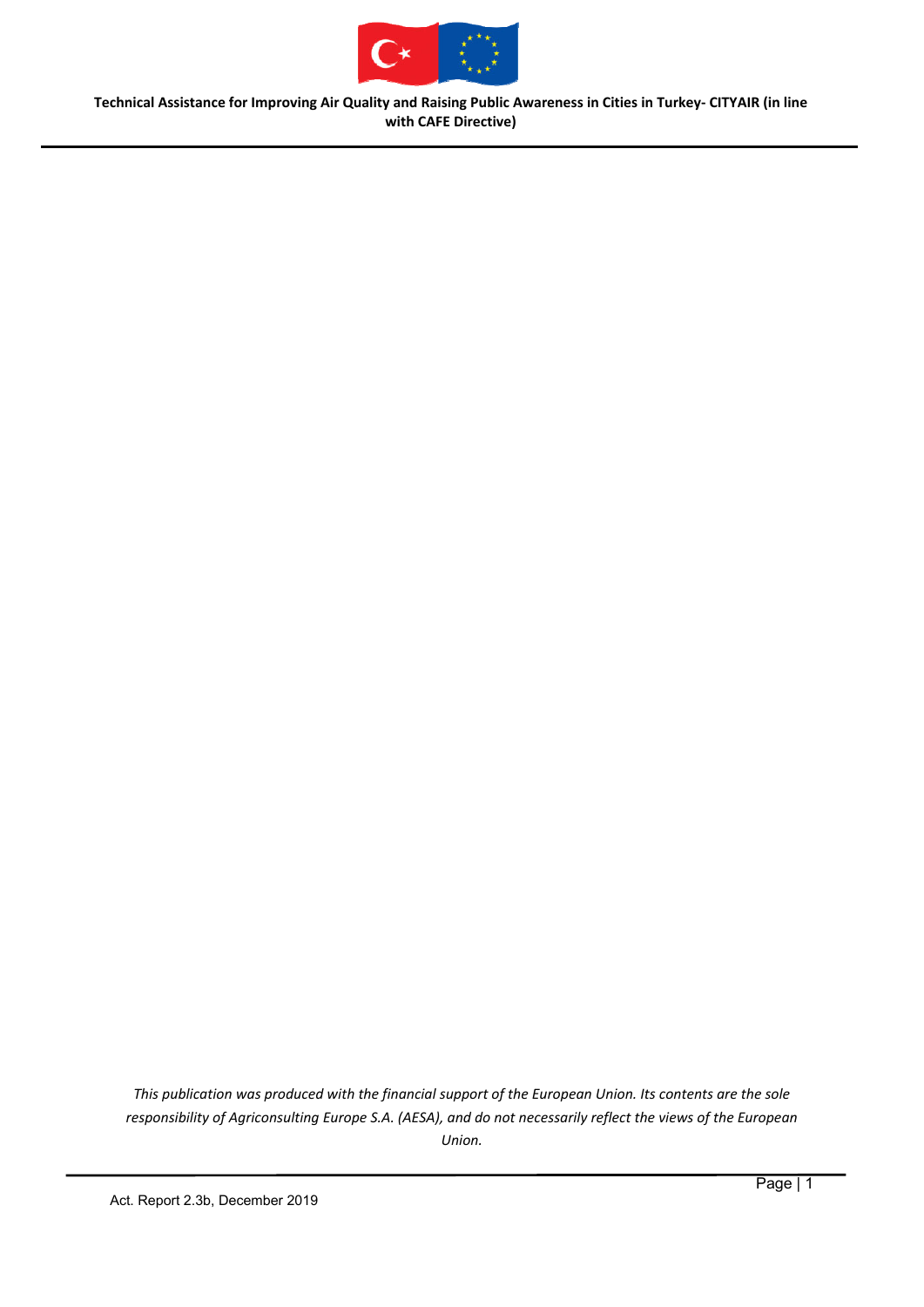

| Project Title:                                   | Technical Assistance for Improving Air Quality and Raising Public<br>Awareness in Cities in Turkey- CITYAIR (in line with CAFE Directive)                                       |
|--------------------------------------------------|---------------------------------------------------------------------------------------------------------------------------------------------------------------------------------|
| <b>Contract Number:</b>                          | TR2017 ESOP MI A3 01/SER/01TR2017                                                                                                                                               |
| Project Value:                                   | 3.5 Mio. EUR                                                                                                                                                                    |
| <b>Starting Date:</b>                            | 17.12.2018                                                                                                                                                                      |
| End Date:                                        | 16.12.2021                                                                                                                                                                      |
| Duration:                                        | (36 months)                                                                                                                                                                     |
| <b>Contracting Authority:</b>                    | Ministry of Environment and Urbanization, Department of<br>European Union Financial Assistance<br>Mr İsmail Raci BAYER                                                          |
| Project Manager:<br>Address:<br>Telephone:       | Mustafa Kemal Mah. Eskişehir Devlet Yolu 9.km No: 278, Ankara,<br>Turkey<br>+ 90 312 474 03 50-51                                                                               |
| Fax:                                             | + 90 312 474 03 52-53                                                                                                                                                           |
| Contract Manager:                                | Erinç Ebinç                                                                                                                                                                     |
| e-mail:                                          | erinc.ebinckocal@csb.gov.tr                                                                                                                                                     |
| <b>Beneficiary:</b>                              | Ministry of Environment and Urbanization (MoEU)                                                                                                                                 |
| Address:                                         | Mustafa Kemal Mahallesi Eskişehir Devlet Yolu (Dumlupınar Bulvarı) 9.<br>Km (Tepe Prime Yanı) No:278 Çankaya-Ankara, Turkey<br>+90 312 474 03 37-38                             |
| Fax:                                             |                                                                                                                                                                                 |
| SROB:                                            | +90 312 474 03 35                                                                                                                                                               |
| Telephone:                                       |                                                                                                                                                                                 |
| e-mail:                                          | Pervin Doğan                                                                                                                                                                    |
| Project Manager / OCU Coordinator:<br>Telephone: | + 90 312 586 30 54                                                                                                                                                              |
| e-mail:                                          | pervin.dogan@csb.gov.tr                                                                                                                                                         |
| <b>Contractor</b>                                | <b>AESA</b>                                                                                                                                                                     |
| [Project Director]/ [Project Manager]:           | Mr. Ottavio Novelli                                                                                                                                                             |
| Address:                                         | Avenue de Tervuren 36, 1040-Brussels, Belgium                                                                                                                                   |
| Telephone:                                       | +32 2 736 22 77<br>+32 2 736 49 70                                                                                                                                              |
| Fax:                                             | O.novelli@aesagroup.eu                                                                                                                                                          |
| e-mail:                                          | Mustafa<br>Kemal<br>Mahallesi<br>2124.Sokak<br>$15/3-4,$<br>Edige<br>Plaza                                                                                                      |
| Project office address:                          | Cankaya/Ankara, Turkey                                                                                                                                                          |
|                                                  |                                                                                                                                                                                 |
| Project Team Leader:                             | Dr. Huseyin Ozdemir                                                                                                                                                             |
| Telephone / fax :<br>e-mail:                     | +90 312 219 6804 / +90 312 219 6805                                                                                                                                             |
|                                                  | Huseyin.Ozdemir@cityair-tr.eu                                                                                                                                                   |
|                                                  | Activity 2.3.b - Suggestions for the Improvements of the Technical<br>Capabilities of MoEU Regarding the Connection<br>Between the<br>National/Local Inventories and the Models |
| <b>Reporting period:</b>                         |                                                                                                                                                                                 |
| Report elaborated by:                            | Prof. Dr. Alper Unal                                                                                                                                                            |
| Report reviewed by:                              | Dr. Huseyin Ozdemir - CityAir Project Team Leader                                                                                                                               |
| Submitted on:                                    | 31.12.2019                                                                                                                                                                      |

# **Project Summary Information**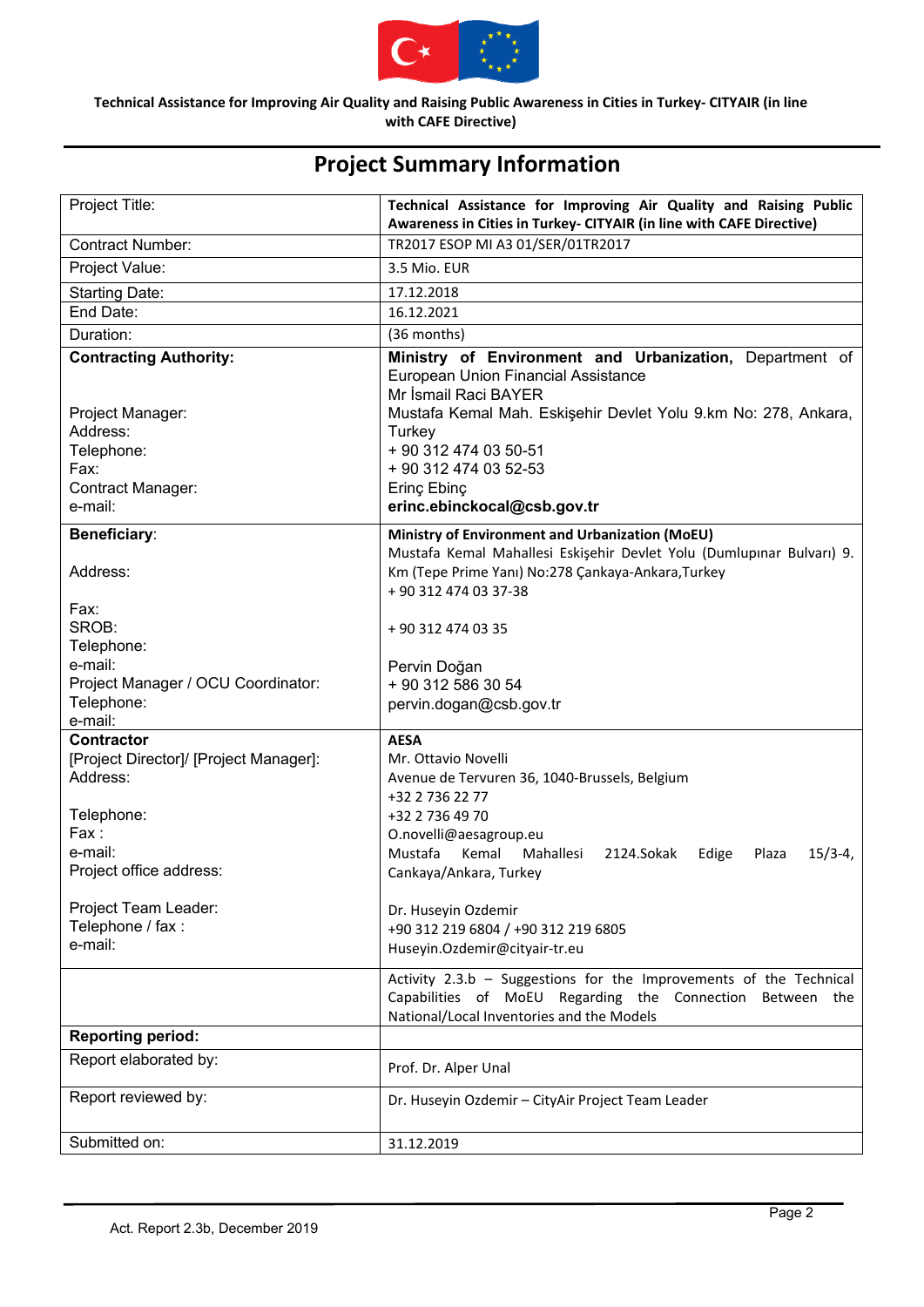

# **Table of Contents**

| 2. French Air Quality Forecast Processes as an Example for the Future Modelling Works  9    |  |
|---------------------------------------------------------------------------------------------|--|
|                                                                                             |  |
| Table 1: Features of Cheyenne Machine at the National Center for Atmospheric Research  5    |  |
| Table 2: Performance of Cheyenne Machine at the National Center for Atmospheric Research  6 |  |
|                                                                                             |  |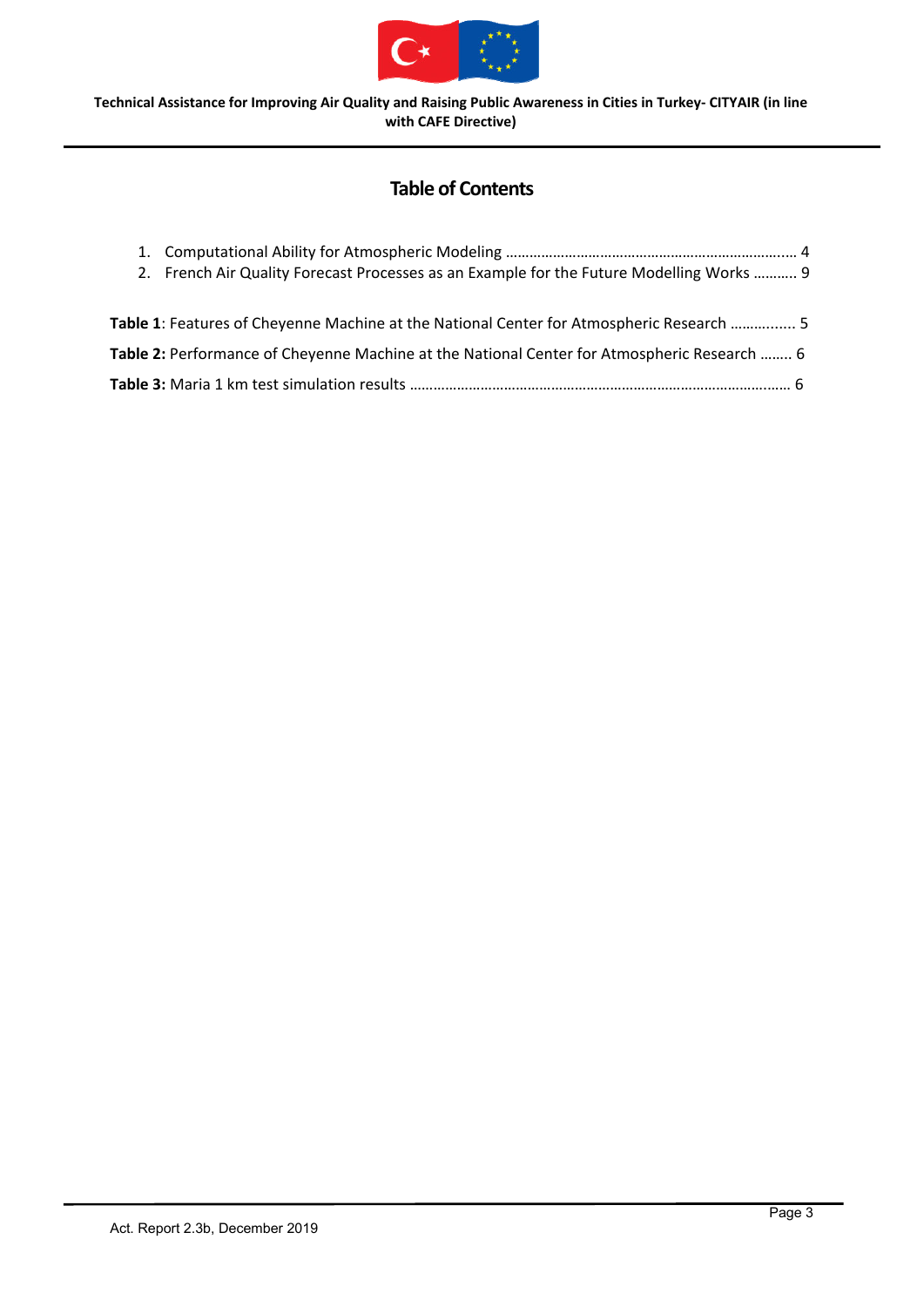

## **1. Computational Ability for Atmospheric Modeling**

Air quality models mathematically solve all chemical and physical processes in the atmosphere to calculate the following processes.

- Emissions released to the Atmosphere
- Chemical reactions of the emissions in the atmosphere
- Physical transport of emissions in the horizontal and vertical plane
- Calculates dry and wet collapse process of the emissions.

This modelling system consists of the emission model, meteorology model and air quality model. To solve the resulting partial differential equations, the initial and boundary conditions must be known. For instance, a modelling study for Istanbul needs to run the following models.

- ‐ Meteorological model: European Model Area 36 x 36 km, Turkey Model Area 12 x 12 km, İstanbul Model Area 4x4 km
	- $\circ$  36x36 km: 100x180x34 (Row x colon x layer numbers) = 612.000 cell
	- $O$  12x12 km: 79x160x34 (Row x colon x layer numbers) = 429.760 cell
	- $\circ$  4x4 km: 85x127x34 (Row x colon x layer numbers) = 367.030 cell

When the average 100 parameters are solved and the time step is assumed to be 10 at the simulated hour (most of the time step reaches 2min), the total number of accounts is<sup>1</sup>:

- o 36x36 km: 612.000.000 count / hour
- o 12x12 km: 429.760.000 count / hour
- o 4x4 km: 367.030.000 count / hour

When the study is a 12-month simulation (8760 hours), the calculation required for the meteorological model calculates a total of 12,341 Trillion.

- o 36x36 km: 5.361.120.000.000 count
- o 12x12 km: 3.764.697.600.000 count
- o 4x4 km: 3.215.182.800.000 count
- The air quality model has the same configuration with the WRF. When the average 200 parameters are solved and the time step is assumed to be 10 per simulated hour (mostly time step reaches 2min), the total number of accounts is 24,682 Trillion.

-

<sup>&</sup>lt;sup>1</sup> For a single account, the number of accounts varies with the calculated parameter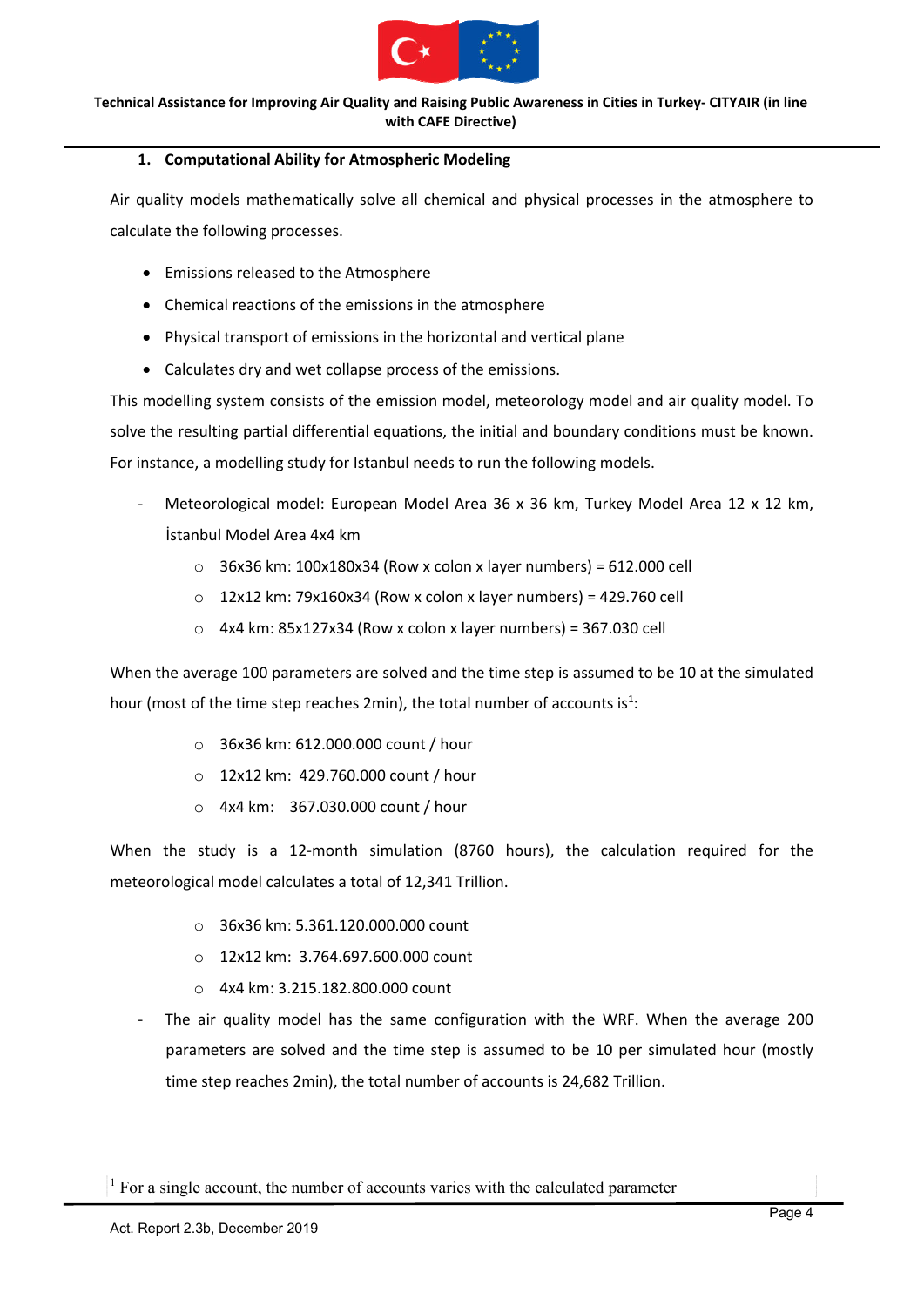

- o 36x36 km: 10.722.240.000.000 count
- o 12x12 km: 7.529.395.200.000 count
- o 4x4 km: 6.430.365.600.000 count

As a result, a total calculation exceeding 36 Trillion is required for a 1‐year simulation. A CMAQ study for a province requires at least 3 scenario simulations. In other words, the necessity of a calculation exceeding 120 trillion in total arises. When a similar study is needed for more than one province at the same time, this count reaches to finds quadrillions. The calculation time of such a study on the computer depends on many parameters. Below, a 1 month CMAQ simulation runs in 36 hours on a Linux machine which has a 48 core 96 gb ram and a 5TB hard drive. WRF, Dumani MCIP and CMAQ work in total 700 hours.

An example of the system to be purchased may be the Cheyenne machine at the National Center for Atmospheric Research (NCAR). https://akirakyle.com/WRF\_benchmarks/results.html

Related video is: https://youtu.be/ycNQ\_wqsWFc

A machine running WRF must have a total of 145,152 cores and 313 Tb of memory.



**Table 1**: Features of Cheyenne machine at the National Center for Atmospheric Research (NCAR)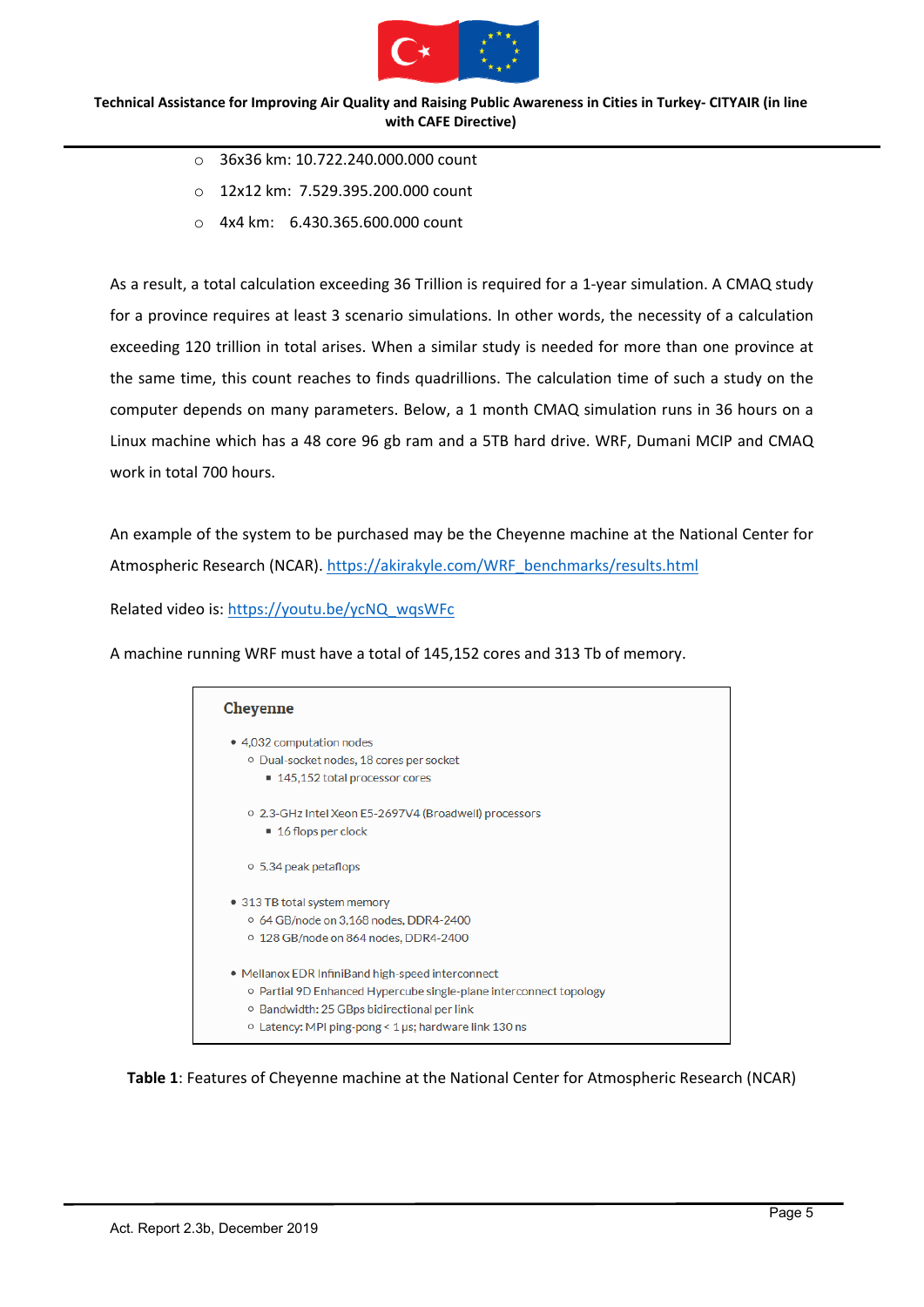

| case           | e <sub>we</sub> | $e_{sn}$ | total gridpoints | timestep | run hours      |
|----------------|-----------------|----------|------------------|----------|----------------|
| conus12km      | 425             | 300      | 127,500          | 72       | 3              |
| conus2.5km     | 1901            | 1301     | 2,473,201        | 15       | 6              |
| new conus12km  | 425             | 300      | 127,500          | 72       | 6              |
| new conus2.5km | 1901            | 1301     | 2,473,201        | 15       | $\overline{6}$ |
| maria1km       | 3665            | 2894     | 10,606,510       | 3        | 1              |
| maria3km       | 1396            | 1384     | 1,932,064        | 9        | 3              |

Performance tests on this machine are also presented below.

#### **Table 2**: Performance of Cheyenne machine at the National Center for Atmospheric Research (NCAR)

Maria 1 km test simulation results are presented below.



**Table 3**: Maria 1 km test simulation results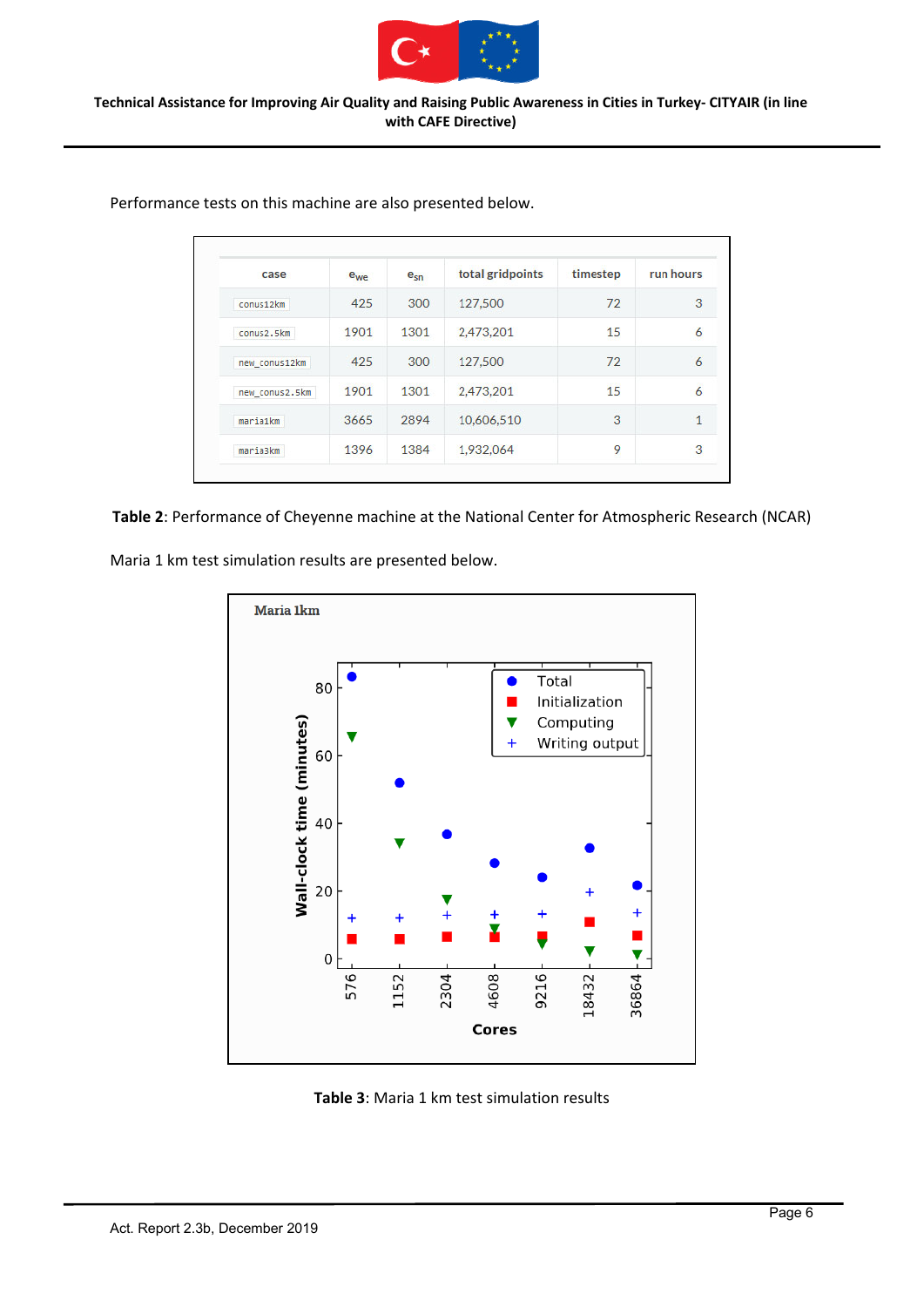

According to this graph, the 576 core machine simulates approximately 65 minutes, while a 1152 core machine performs in 38 minutes and a 2304 core machine performs in 20 minutes.<sup>2</sup> After 2304 cores, the gain rate decreases.

It is recommended that the machine to be used has a minimum of 2300 cores and a minimum of 8gb of memory per core. The hard disk requirement can also be calculated by considering the simulations.

In order to run the forecast according to the state of the art's methodology in the air quality modelling community, a Linux high performance computing cluster with the following requirement is highly recommended:

- a large range of libraries in order to run the dedicated scripts and tools associated to the model
- a 24/7 supervision of the cluster,
- a backup system in order to avoid the loss of essential data.
- A system of archives of previous forecast outputs
- Robustness and reliability of the cluster.
- About 200 cpu regarding the set‐up proposed for the air quality forecast production over Turkey.

Significant storage is necessary (Several Tb) with a possibility to upgrade this volume according to the policy of retention of the production and the archive system.

In addition, the IT environment should be as follow:

1) intel/17.1.132

- 2) intelmpi/5.1.2.150
- 3) phdf5/1.8.18
- 4) netcdf/4.4.1
- 5) cdo/1.7.2
- 6) nco/4.6.2

-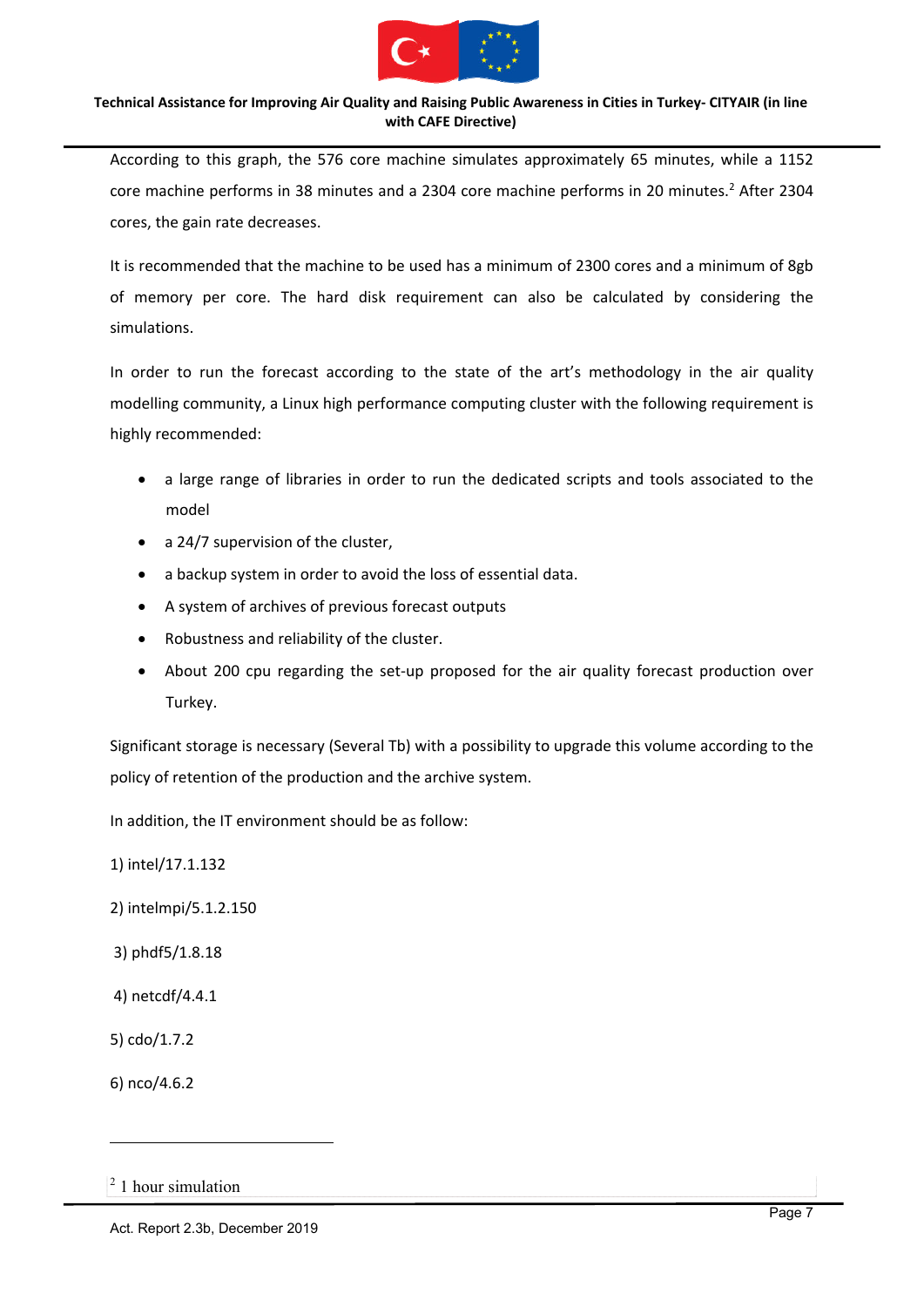

7) pnetcdf/1.7.0

8) grib\_api/1.18.0

9) xz/5.2.2

10) zlib/1.2.8

11) szip/2.1

12) bzip2/1.0.6

13) armadillo/7.500.0

14) gdal/2.1.1

15) geos/3.6.0

- 16) gmt/5.3.1
- 17) pcre/8.39

18) curl/7.51.0

19) libxml2/2.9.4

20) proj/4.9.3

21) R/3.3.2

22) blitz/0.10

23) python/2.7.5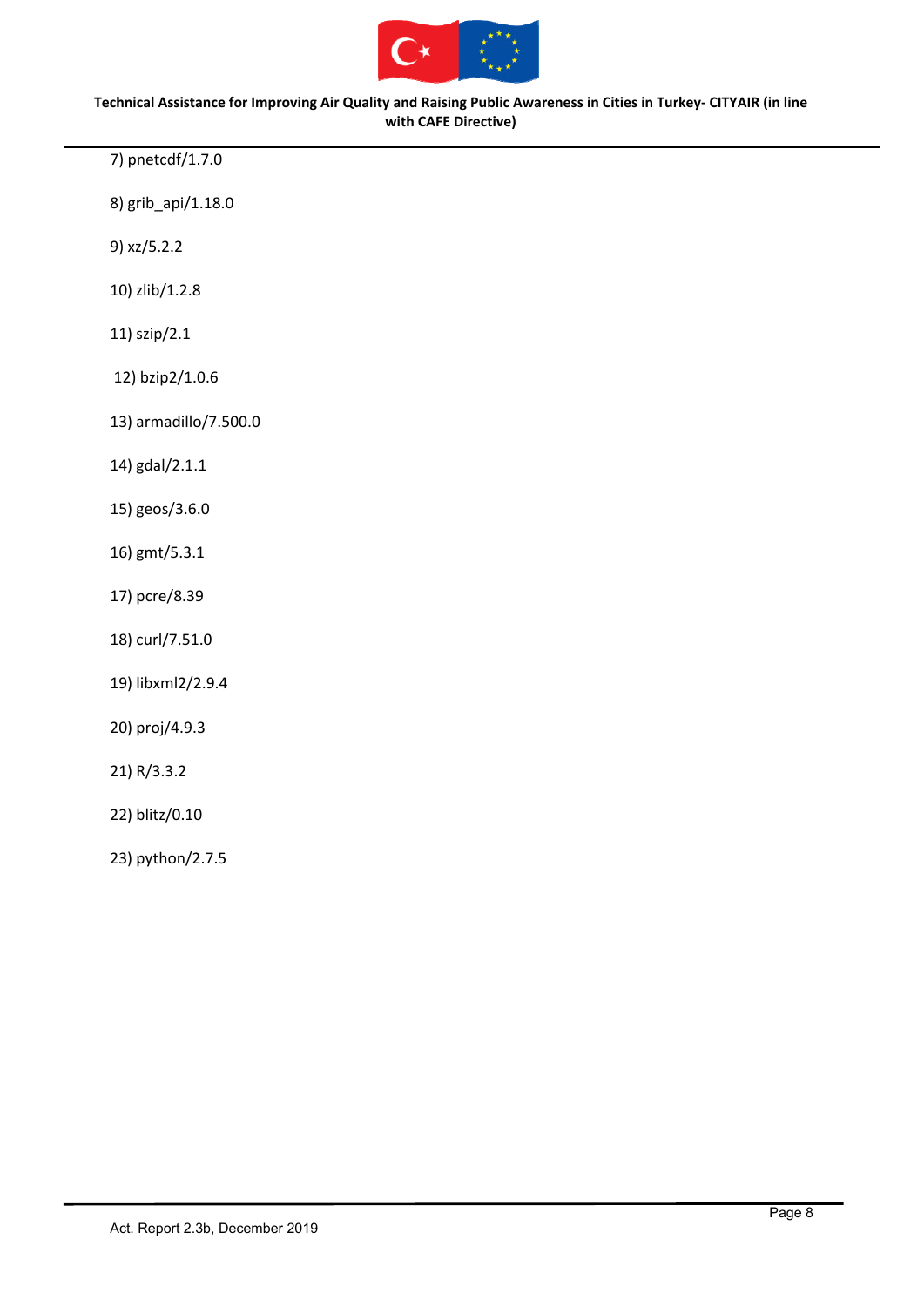

## **2. French Air Quality Forecast Processes as an Example for the Future Modelling Works**

This report should be seen in the context of the description of the modelling tools that appeared in the previous report on activity 2.3a. It provides clarification in terms of IT requirements and organization of the simulations for scenario modelling using the WRF/CMAQ chain as well as forecast modelling using IFS/CHIMERE models. On behalf of France expertise based on the current framework of French national air quality modelling and forecasting, additional comments are given hereafter as an example:

In order to run an operational forecast system, several processes must be set and launch automatically for both national or local scale:

i) Compilation of emission data for the period of simulation.

The French operation forecast system (https://www.prevair.org/en/general\_prev.php) download once a year **from CAMS‐ (Copernicus Atmosphere Monitoring Service)** the **regional yearly** gridded emission dataset for the **anthropic** emission (10km long\*5 km lat) on a selected area.

Concerning the temporal profile, the air quality model provides a country database of temporal profiles (that must be completed for Turkey) for the different anthropic emission sectors. Once completed, this database may be upgraded if needed once a year in order to consider recent changes.

The process is then launched daily to compute the anthropic emission for the 3 days forecast period:

Compute\_anthropicemission\_process.

Then, the needed following processes are also launched daily and give an emission value for each pollutant for each grid cell at an hourly resolution.

- Compute biogenicemission process (totally computed from the model with no connection to another database)
- Compute seasaltemission process (totally computed from the model with no connection to another database)
- Compute fireemission process (computed from the model with connection to the daily CAMS fire emission database in relation with satellite observations)
- Compute\_dustemission\_process (totally computed from the model with no connection to another database)

Regarding Turkey national air quality forecast, the only adaptation of this system is to have access to the accurate yearly and spatialised anthropic emission (from Turkish national inventory regarding national AQ forecast and/or from local inventory regarding target city AQ forecast) and complete the country temporal emission profile of the model for Turkey.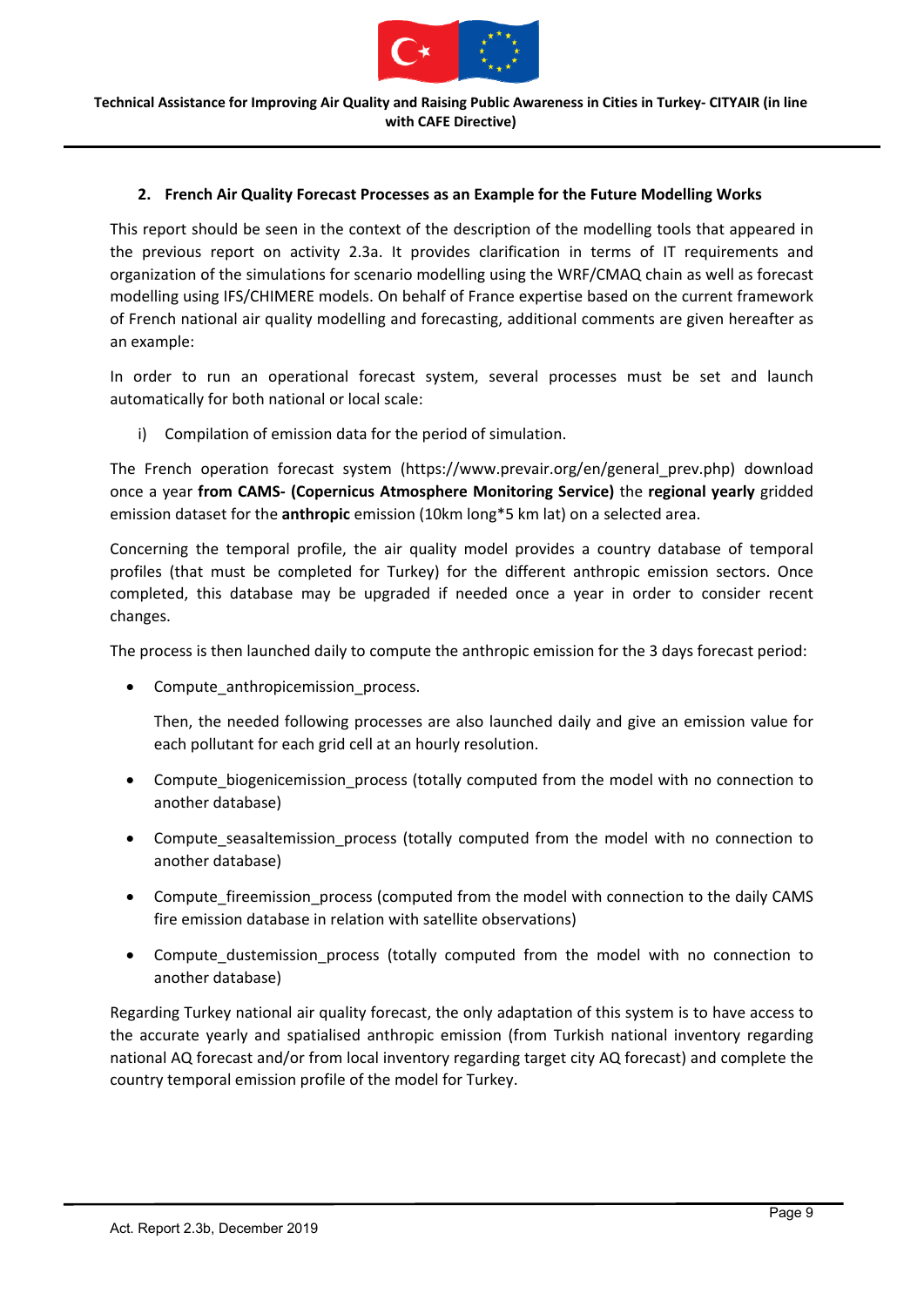

ii) Compilation of Meteorological data from IFS/ECMWF

The needed following processes are launched daily:

- Get IFS data process (get and store IFS data). This involves setting up a data flow between ECMWF and the AQ forecast server.
- Preprocessing\_meteo\_process: projection, model grid interpolation from the IFS data.
- iii) Boundary Condition: 40km ->10km->4km résolution : From Global to Regional and/or local scale forecast.

The needed following processes are launched daily:

- analyse.sh For each pollutant : provide the initial pollutant fields in all the domains using a combination of observed and modelled data.
- boundary\_condition\_process : transfert data on borders from mother domain to child domain.
- iv) Daily Model Computation on AQ forecast server.
- v) Daily Model statistical adaptation.

This process applies a correction on the raw output forecast using statistical learning of model errors at each grid point.

i) Daily map postprocessing.

This process makes it possible to develop air quality maps for different indicators and transfer them automatically to a dedicated website.